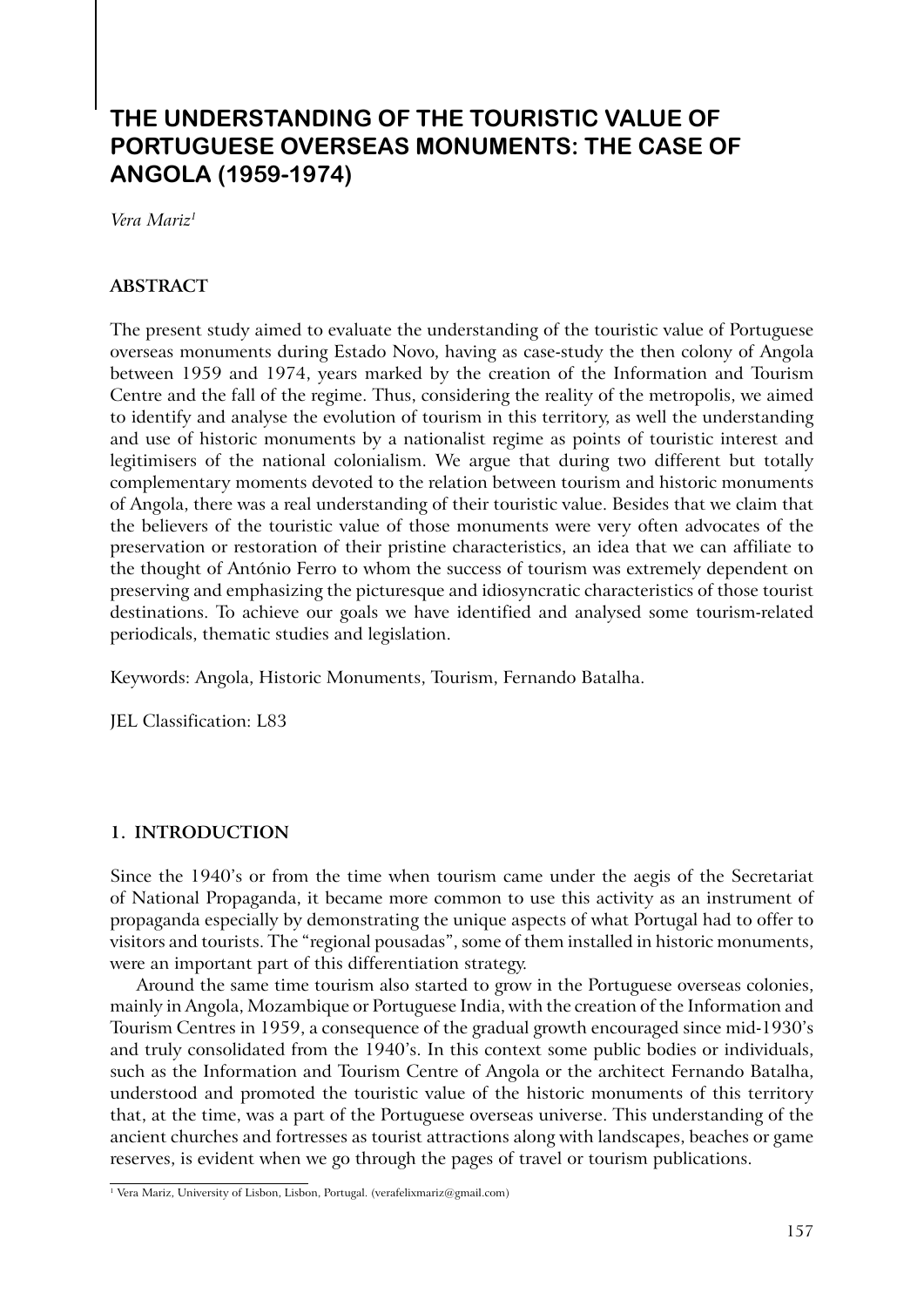Thus, in this paper we aim to evaluate the development and consequences of the understanding of the touristic value of the Portuguese overseas monuments, especially the ones from Angola, from 1959 to 1974, without forgetting the reality of the metropolis [i.e. mainland Portugal], where tourism and the national architectural heritage were clearly understood as instruments of a propaganda strategy that valued historic and idiosyncratic aspects. Regarding methodology we will give preference to the analyses of tourism publications.

#### **2. TOURISM AND HISTORIC MONUMENTS IN THE PORTUGUESE OVERSEAS COLONIES**

Over the last few years we have studied the evolution of the safeguarding of the Portuguese overseas architectural heritage between 1930 and 19742, a period marked by the *Estado Novo's* strong colonial component, by the full understanding of historic monuments as testimonies of the Nation's greatness and by their use as instruments of propaganda and legitimisers of an alleged right to discover, conquer, occupy and colonize. Within our research we understood that tourism was considerably connected to the materialization of several restoration works mainly from the 1940's, when this activity, understood as a "*source of richness and poetry*" (Ferro, 1949) came under the aegis of the Secretariat of National Propaganda<sup>3</sup>. However at this moment we are especially interested in the fact that during this phase marked by the understanding and utilization of tourism as an instrument of propaganda through the promotion of differentiation as a key to the development of tourism in Portugal, several "regional pousadas", small hotel units, were opened, precisely, in historic monuments restored and adapted for this purpose. This happened mostly from the 1950's in abandoned, ruined and disabled former conventual buildings or fortifications such as Óbidos castle (1950), the fort of Saint John the Baptist of Berlenga (1953), the Lóios convent (1965), the fort of Saint Philip of Setúbal (1965) or Estremoz castle (1970).

Meanwhile tourism started to grow also in the Portuguese overseas colonies. In 1934 there appeared the first action towards the strengthening of commercial relations between the metropolis [i.e. mainland Portugal], Angola and Mozambique and the promotion of products, a situation that indirectly promoted the activity/industry under study. We are now referring to the "Casas da Metrópole" organised in Luanda and Lourenço Marques and to the "Casas do Ultramar" installed in Lisbon and Oporto after the publication of the Decree-Law nº23:445 (1934). In 1959 these "Casas da Metrópole" were replaced by the Information and Tourism Centres created in Angola, Mozambique and Portuguese India, public bodies that were dependent on the overseas provincial governments even though they were guided by the General Agency of Overseas (Decreto-lei nº42 194, 1959). However it is important to underline that despite the exponential increase witnessed from 1959, tourism in the Portuguese colonies was far from being inexistent until then. Thus, we believe that the creation of these Information and Tourism Centres was merely a consequence of the gradual growth promoted by the strategy initiated in 1934 and truly consolidated from the 1940's, as referred before. After all, in 1947 the city hall of São Tomé created a tourism service (*Boletim Geral das Colónias*, 1950, XXVI, nº301); dating from 1952, a preliminary project of the Overseas Urbanization Office for the Palace of Tourism of Cape Verde (*Boletim* 

 $\frac{1}{2}$  Between 2012 and 2015 we wrote a PhD thesis precisely on the safeguard of overseas Portuguese architectural heritage from 1930 to 1974. The thesis project developed at ARTIS – Instituto de História da Arte da Faculdade de Letras (University if Lisbon) was awarded a grant from Fundação para a Ciência e a Tecnologia.

<sup>3</sup> On the subject of tourism during Estado Novo see Mariz, V., (2011), O desenvolvimento do Turismo em Portugal pela 'política do espírito' de António Ferro, Turismo & Desenvolvimento, nº16: pp. 35-48; Cadavez, M., (2013), A bem da nação: as representações turísticas no Estado Novo entre 1933 e 1940, tese de doutoramento em Estudos da Literatura e de Cultura apresentada à Faculdade de Letras da Universidade de Lisboa; Pires, E. (2003), O baile do turismo: Turismo e Propaganda no Estado Novo, Casal de Cambra. Caleidoscópio; Lopes, F., coord., (2001), 90 Anos de Turismo em Portugal, Lisboa, DL; Pina, P. (1988), Portugal: O Turismo no século XX, Lisboa, Lucídus; Cavaco, C., (1980), O Turismo em Portugal. Aspectos Evolutivos e Espaciais, Estudos Italianos em Portugal, nº40-42: 191- 279.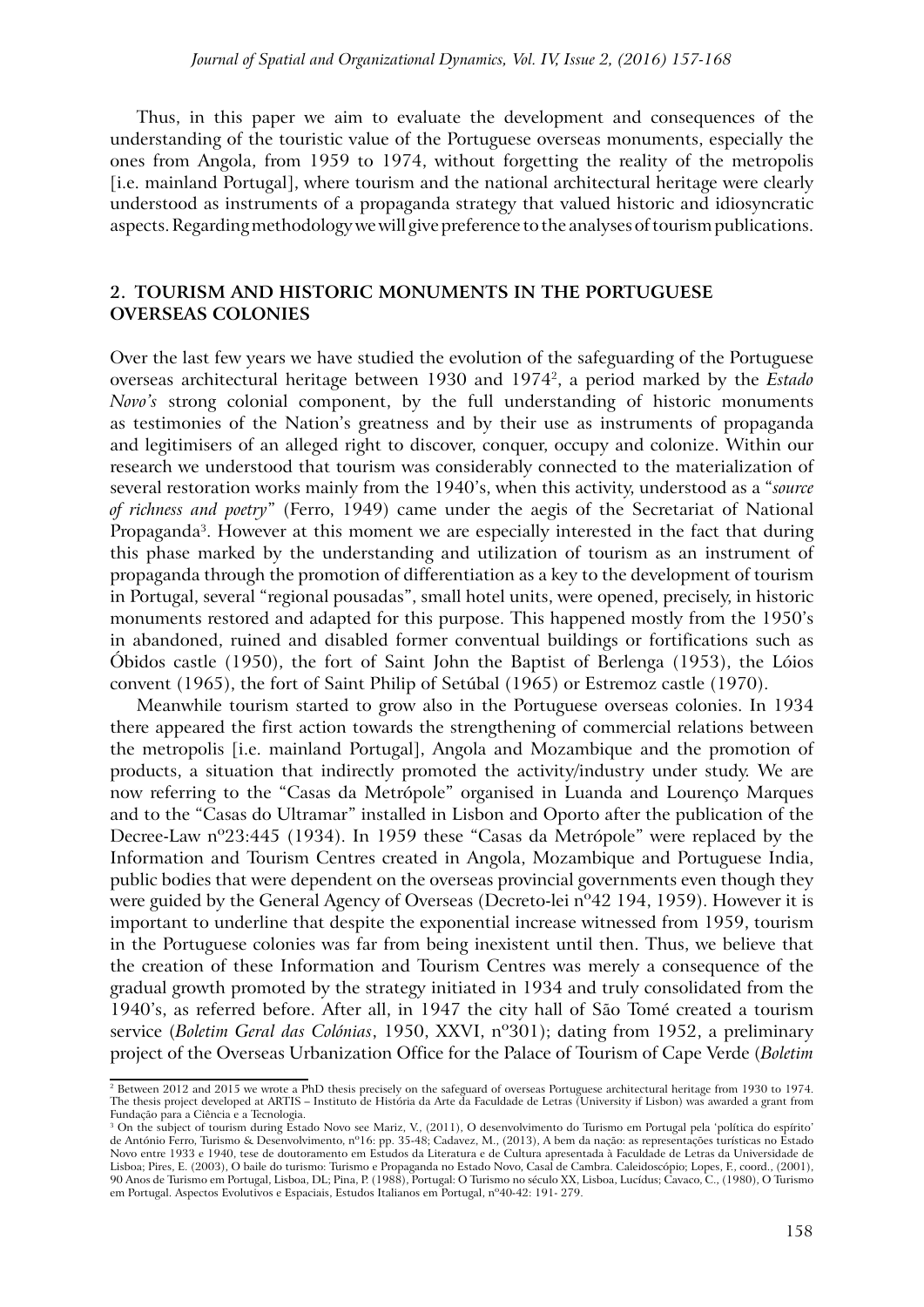*Geral das Colónias*, 1952, XXVII, nº322). During the summer of the same year, 1952, the IV International Congress of African Tourism was held in Lourenço Marques (*Boletim Geral das Colónias*, 1952, XXVII, nº323). Another testimony of the increasing importance of this activity as an instrument of propaganda lies in the fact that in 1954, the year of the presidential visit of Francisco Craveiro Lopes to São Tomé and Príncipe and Angola, *Portugal País de Turismo* published an issue under the theme of the Portuguese overseas destinations (Andrade, 1954). In 1957, clearly as a consequence of the growing importance of tourism, the new General Agency of Overseas regulation incorporated a Tourism Services Office responsible for, among other duties, the inventory of the overseas touristic values of historic and artistic nature (Decreto  $n^041$  407, 1957). The attempt of the Portuguese government to promote the development of tourism in the overseas territories in the late 1950's is also proven by the fact that in 1958 the *Boletim Geral do Ultramar* published a number of articles written by Pedro Banha da Silva (1901-?), general-agent for the Overseas department, entitled "Tourism in the African territories of south Sahara" (*Boletim Geral do Ultramar,* 1958, XXXIV, nº398; 1958, XXXIV, nº399-400; 1958, XXXIV, nº401). Even in Timor the number of international tourists, mainly Australians, increased during this period (*Boletim Geral do Ultramar,* 1966, XLII, nº494-495). We may also refer to the II National Conference of Tourism held in Lourenço Marques in 1966, during which it was possible to determine the different status of development of this activity in the different Portuguese overseas provinces. Later on, in 1967, eighteen tourist areas were created in Mozambique (Portaria nº20 288, 1967), a proof that, as noted by Carlos Pimentel Costa, one of the dominant topics in that province – where there was still an obvious deficiency of tourism infrastructures (*Boletim Geral do Ultramar*, 1967, XLIII, nº502) – there was precisely an evolution, or the need of evolution, of tourism (*Boletim Geral do Ultramar* nº497-498, 1966). It is also relevant to recall that in 1967 Cape Verde was visited by the general-agent for the Overseas department, the head of the Department of Public Relations and Tourism of the General Agency of Overseas and the director of the Studies and Planning Office of the Commission of Tourism (*Boletim Geral do Ultramar*, 1967, XLIII, nº509-510), a delegation that aimed to study the perspectives of tourism in this province. Likewise in 1969/1970 the general-agent for the Overseas department visited Angola with the purpose of orienting the planning of tourism infrastructures in this province (*Anuário Turístico de Angola,* 1971). To finish, we may refer the promotion of an exchange program by the General Agency of Overseas and the Information and Tourism Centres in late 1960's (*Boletim Geral do Ultramar*, 1968, XLIV, nº521-522).

However we cannot speak about an extraordinary number of cases in which tourism worked as an incentive towards the promotion of conservation or restoration of historic monuments in the Portuguese overseas colonies, nor of the existence of several cases in which this architectural heritage was understood as a tourist attraction. In this regard we can give the example of the minister of the Overseas department, Joaquim Silva Cunha (1920-) who in 1966, in appraisal of the touristic potential of the overseas provinces, did not mention the architectural heritage, but only the landscapes, the hospitality of the people and the variety of habits and customs (*Boletim Geral do Ultramar*, 1966, XLII, nº496). A year later José Fernandes Nunes Barata also mentioned recreational fishing, hunting and natural resources as the future of tourism in the overseas provinces (*Boletim Geral do Ultramar*, 1967, XLIII, nº503). On the other hand, the members of the delegation that travelled to Cape Verde in 1967 aiming to study the perspectives of tourism in this province, despite visiting the historic site of "Cidade Velha" and its temples and fortifications coeval of the first moments of Portuguese occupation of this insular territory, unlike what happened with the weather, beaches, landscapes and kindness of the inhabitants, did not give particular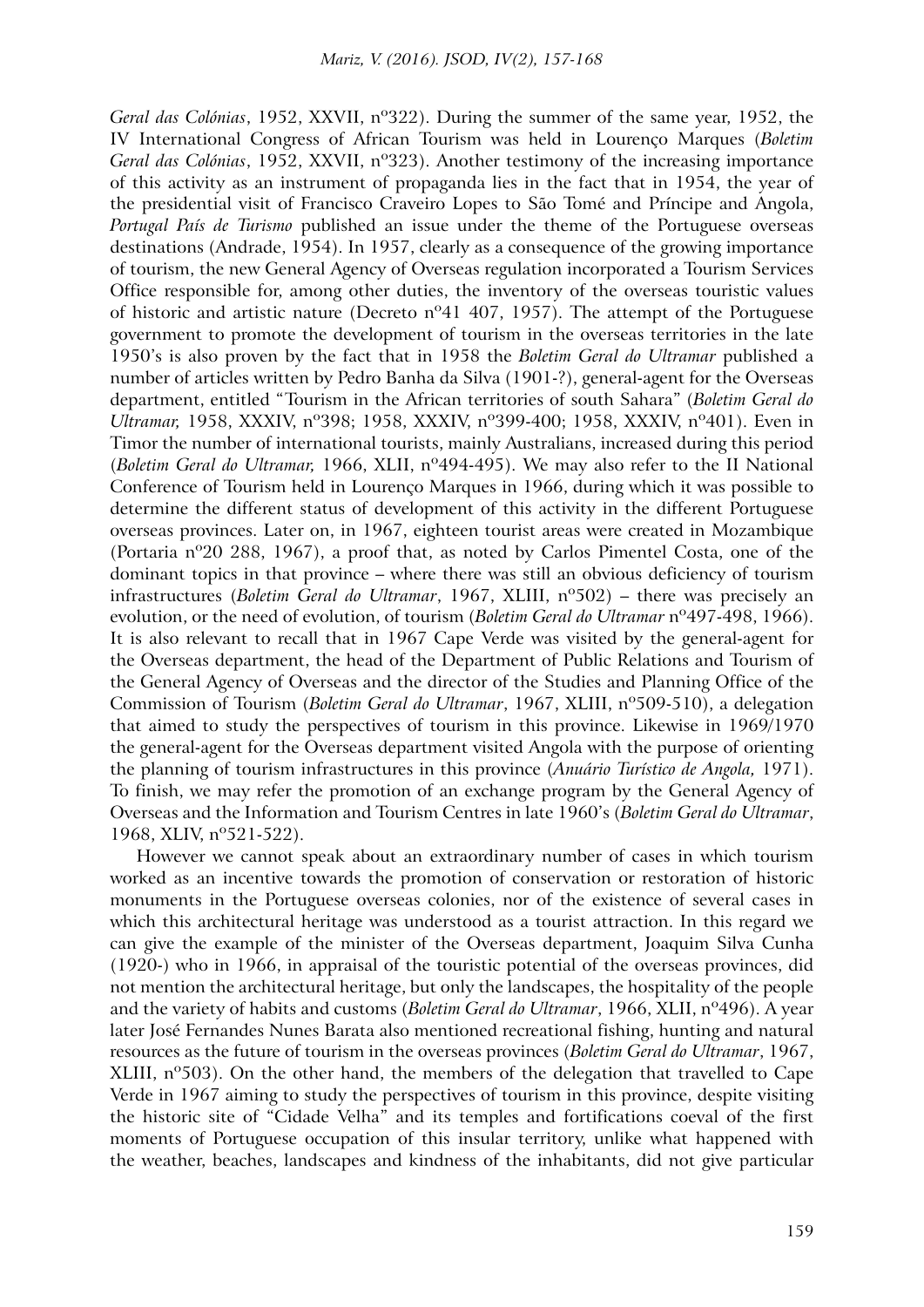importance to the multi-centenary architectural heritage (*Boletim Geral do Ultrama*r, 1968, XLIV, nº511-512).

Nonetheless, as we will see when analysing the case of Angola, we cannot speak of a total lack of comprehension concerning the Portuguese overseas historic monuments touristic potential, whether as tourist attractions or possible hotel units, having identified mainly cases in which individuals, but also public bodies, have defended and promoted this quality. In this regard we can give the example of Maria Archer that in an article entitled "Zonas de Turismo em Angola" (i.e. Tourist Areas in Angola) published in 1938 in the propagandistic periodical *O Mundo Português*, gave special attention to the forests and deserts filled with animals to hunt, and to the natural beauties as the colony's greatest attractions, but did not forget the architectural heritage. According to this author the "padrões" (i.g. monuments that were erected in the overseas territories to mark the arrival of the Portuguese navigators, explorers and conquerors) erected by Diogo Cão, the stones of Yelala, the fortress of Massangano, the ruins of the church built by queen Ginga in Matamba or the monument to Silva Porto in Bié, had the potential to satisfy the "*tourist thirsty for the glories of the Past*" (Archer, 1938: 213). Still regarding Angola, we may clarify straight away that the architect Fernando Batalha (1908-2012) understanding the tourist value of the historic monuments of this Portuguese overseas province, would be, for obvious reasons<sup>4</sup>, incomparably much more evident.

Like Fernando Batalha, the architect Luís Benavente (1902-1993) also understood the touristic potential of the Portuguese overseas monuments, such as the previously mentioned site of Ribeira Grande de Santiago in Cape Verde, or simply "Cidade Velha" (i.g. Old City), as an "*ideal site*" (Benavente, n.d. [c. 1970]) for tourism when at the time, during the 1960's, this activity was mainly confined to the capital city, Praia (*Boletim Geral do Ultramar*, XLII, 1966, nº494-495). The same opinion was shared by the architect Pedro Quirino da Fonseca (1922- 2001) regarding Mozambique and Macau, provinces where the development of tourism should be closely related to the protection of the historic monuments, the accentuation of its historic, picturesque, traditional and idiosyncratic character, since tourists were essentially seeking differentiation, "*the territories and places that give them something different, humane and cultural*." (Fonseca, 1975). At the same time we may refer that the program of the IV International Conference of African Tourism held in Lourenço Marques in 1952 included a visit to the Island of Mozambique and its centenary monuments (*Boletim Geral do Ultramar*, 1952, XXVIII, nº326-327). For his part, in 1950, Renato Maya used the pages of the *Heraldo,* a periodical published in Goa, to present his idea of creating an association devoted to the social, touristic and economic development of the district, whose main goal was the artistic, ethnographic and historic inventory of the territory (*Boletim Geral das Colónias*, 1950, XXVI, nº301). After all, as recognized by the Statistic and Information Services, in Goa "*the Province was prodigal in accumulating the capricious gifts of artistic nature*." (*Boletim Geral das Colónias*, 1950, XXVI, nº301: 143). To conclude, we can refer that two of the duties of the previously mentioned Information and Tourism Centres created in Angola, Mozambique and Portuguese India in 1959 were to *"promote, when required, the collection and conservation and protection of the artistic, historical and cultural heritage"* (Decreto-lei nº42 194, 1959: 312) and to make an inventory of the touristic values needed for the preparation of touristic maps that should have historic monuments as specific subjects of interest (Decretolei nº42 194, 1959).

<sup>4</sup> Fernando Batalha was a Portuguese architect that spent most of his life in Angola. In this Portuguese overseas province, as architect of the Public Work's Service of National Monuments and member of the Commission of National Monuments, Batalha was responsible for several restoration works of historic monuments, for their inventory, protection, study and promotion. On the subject see: Mariz,  $\dot{V}$ . (2014), Fernando Batalha: a actividade na Comissão de Monumentos de Angola e a relação com o Brasil (1935-1974), De Viollet-le-Duc à Carta de Veneza – Teoria e Prática do Restauro no Espaço Ibero-Americano, Lisboa, ARTIS – Instituto de História da Arte e Laboratório Nacional de Engenharia Civil: 323-330.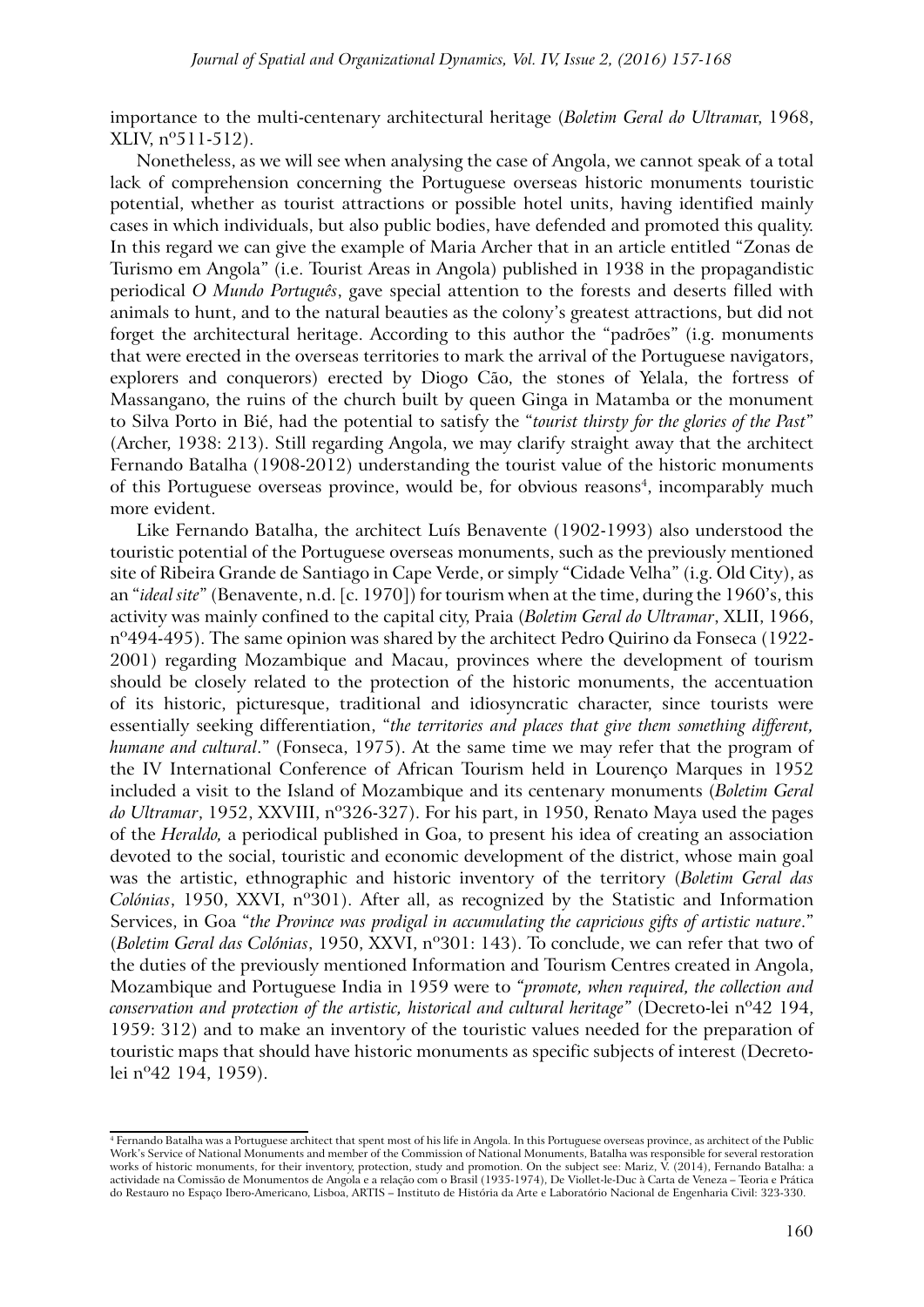### **3. TOURISM AND HISTORIC MONUMENTS IN ANGOLA DURING** *ESTADO NOVO*

At least from the 1920's onwards, if not before, this is, during the government of José Norton de Matos (1867-1955), the understanding of the importance of tourism and of the touristic potential of Angola started to increase. In fact, the development of tourism was one the issues that caught the attention of Norton de Matos who, as High Commissioner or Governor General, understood that this activity could indirectly contribute to the colonization of Angola. Such colonization should be assured through the creation of several elements of civilization such as hotels and restaurants, strategically located in places visited by tourists that went to Africa looking for its natural beauties. Thus, we can explain the fact that Norton de Matos, as the first High Commissioner of Angola, created the Tourism Services and published several decrees that encouraged the construction of "*comfortable hotels*" (Matos, 1926: 44-45). However, in 1926, Norton de Matos himself noted that: *"These measures have failed"* (Matos, 1926: 44-45).

As noted by the ethnologist and anthropologist José Redinha (1905-1983) (*Anuário Turístico de Angola*, 1969) Angola tourism entered its modern phase in 1959 within the creation of the Information and Tourism Centre. This public body was created in March 1959 (Decreto-Lei nº 42 194*,* 1959) and regulated later on the same year, in November (Diploma Legislativo nº3:014, 1959). Later on, in 1961, there was an organizational restructuring of the centre (Diploma Legislativo Ministerial nº40, 1961). The creation of the Information and Tourism Centre is particularly relevant within the context under study because from then on the Portuguese government could say that Angola had a *"public body sufficiently qualified to guide and propel tourist activities"* (Diploma Legislativo nº3:014, 1959: 821). At the same time a network of local tourism bodies, such as city halls assisted by municipal commissions of tourism, tourism boards and regional commissions of tourism, was created.

In order to achieve its goals, the Information and Tourism Centre, which was dependent on the province's Governor General, was divided in two sections in addition to the technical services and secretariat: the Section of Information and Culture and the Section of Tourism, Hotel Industry and similar services. These sections were responsible, among other duties, to *"Promote, when required, the collection and conservation as well the protection of the artistic, historical and cultural heritage of Angola"* (Diploma Legislativo nº3:014, 1959: 823). The centre also had, in accordance with the guidelines provided by the General Agency of Overseas, the incumbency to identify the touristic value of the province needed for the elaboration of touristic maps regarding ethnography, linguistic, musical folklore, hunting and recreational fishing, landscapes, tourist areas and routes and, the most important aspect within this paper, monuments. Additionally, the public body created in 1959 was also responsible for the divulgation of the *"natural beauties, artistic richness, monumental heritage and the geographical picturesque of Angola, aiming to develop tourism by producing publications or by using the press, the cinema, the radio or the television."* (Diploma Legislativo nº3:014, 1959: 824). It is also important to note that at that moment the creation of areas and regions of tourism was also predicted as a way of enhancing and protecting sites where there were beaches, hydrological, health, altitude, leisure or recreation resorts, national parks, public hunting concessions or sites especially suited to recreational fishing, and, once more, historic or natural monuments. Thus, we can conclude that in 1959 the Angolan provincial government had a true understanding of the touristic value of the historic monuments as well of the importance of promoting their protection within a more comprehensive development plan for Angola's tourism.

Regarding the activity of the Information and Tourism Centre of Angola it is interesting to note the presence of multiple references to historic monuments in their publications,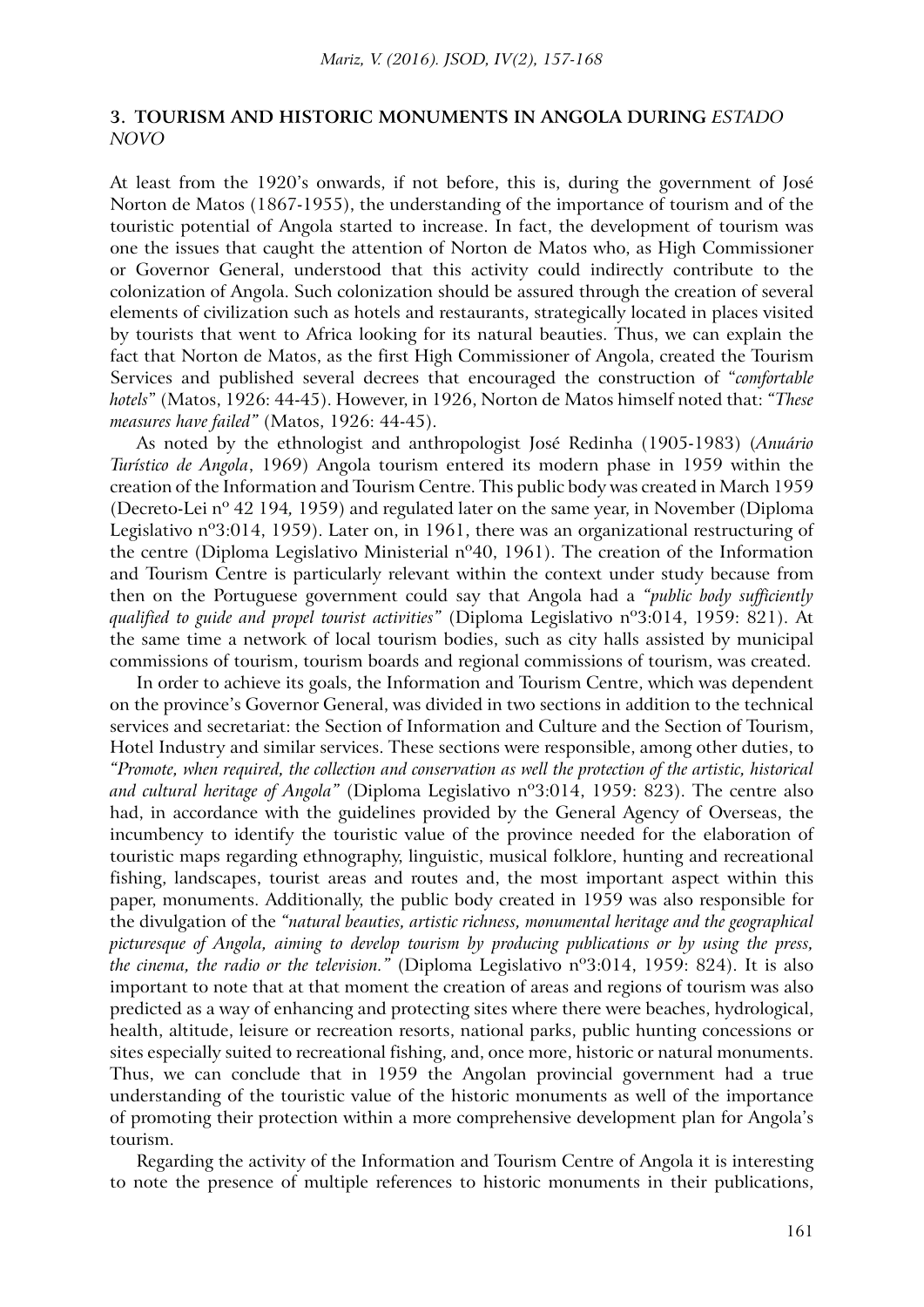effective instruments of tourism promotion and propaganda. The undated *Angola, Portugal, Guia do Visitante*, a travel guide probably from the mid-60's, is an excellent example because it has a photography of a bulwark of the iconic fortress of Saint Michael (Luanda) on the cover and many other images of historic monuments illustrating the content. In this guide, as it was usual at the time due to the regime's nationalist and triumphalist mentality and its understanding of historic monuments as testimonies of the Nation's greatness and legitimisers of the Portuguese colonialism, the fortress of Saint Peter, the church of Our Lady of Nazareth, the church of Our Lady of the Cape, the former Jesuit church of Jesus or the church of Our Lady of Mount Carmel were presented and highly praised as evidences of the "faith of a People that wanted to be great." (*Angola, Portugal, Guia do Visitante*, n.d., n.p.). Obviously for this reason, these and other historic monuments were announced as tourist attractions along beaches, landscapes, dams, waterfalls, game reserves or coffee plantations. Thus, according to the Information and Tourism Centre guide when in Benguela the tourist could visit the church of Our Lady of Popolo, Catumbela village and the redoubt of Saint Peter which were identified as national monuments, which proves the importance of these ancient and highly symbolic constructions, and demonstrates the level of detail of this publication. As in other publications the Dondo, Massangano and Cambambe tourist triangle was highly recommend in this guide precisely because of the "incalculable historical value" (*Angola, Portugal, Guia do Visitante*, n.d., n.p.) of this area extraordinarily rich in monuments. Different monuments of Huambo, Zaire or Moçâmedes were also presented as tourist attractions and testimonies of the antiquity (and legitimacy) of the Portuguese colonial administration. Finally, we must mention the reference to the location of the temple of Our Lady of Nazareth and the fortress of Saint Michael in a Luanda map and the presence of a list of the national monuments and buildings of public interest along with other useful general information about the capital city.

In 1966 the Information and Tourism Centre of Angola published *Itinerários de Angola*, a guide of itineraries for tourists. Then the growth of tourism in this Portuguese overseas province was already perceptible, as shown by the "encouraging phase" of tourism between Angola, the Republic of South Africa, Southwest Africa and Southern Rhodesia, mainly due to the movement and activity of students, journalists, business men and public figures (*Itinerários de Angola,* 1966). The truth is that on this occasion the historic monuments of Angola were once again understood and disclosed as tourist attractions and, consequently, points of interest within some of the several options that were available. For example, route A, from Nóqui to Pereira de Eça, included stops to see the ruins of the Ambriz fortress, the monuments and museums of Luanda or the architectural heritage of the Cambambe, Oeiras and Massangano tourist triangle, among others (*Itinerários de Angola,* 1966). The fortress and church of Muxima, correctly (and proudly) identified as national monuments that played an important role in the 17<sup>th</sup> century conflict between Portugal and Holland, were, along the redoubt of Saint Peter of Catumbela, points of interest of route E that connected Luanda to Sá da Bandeira. Despite these examples that prove the understanding of the touristic value of historic monuments and the fulfilment of the Information and Tourism Centre of Angola, it is important to clarify that these itineraries comprised, mainly, other types of tourist attractions, such as beaches, local art, hunting or catholic missions.

Meanwhile the promotion of the tourism potential of Angola was also made in the metropolis through several public or private publications. One of these periodicals that had its first issue published in 1963/1964 was the trilingual (Portuguese, French and English) *Anuário Turístico de Angola* (i.e. Tourist Year Book) whose third number had on the cover an aerial photography of the previously mentioned fortress of Saint Michael (*Anuário Turístico de Angola*, 1969 - Figure 1). The contents are not particularly different from the ones published by the Information and Tourism Centre of Angola and, once again, we have identified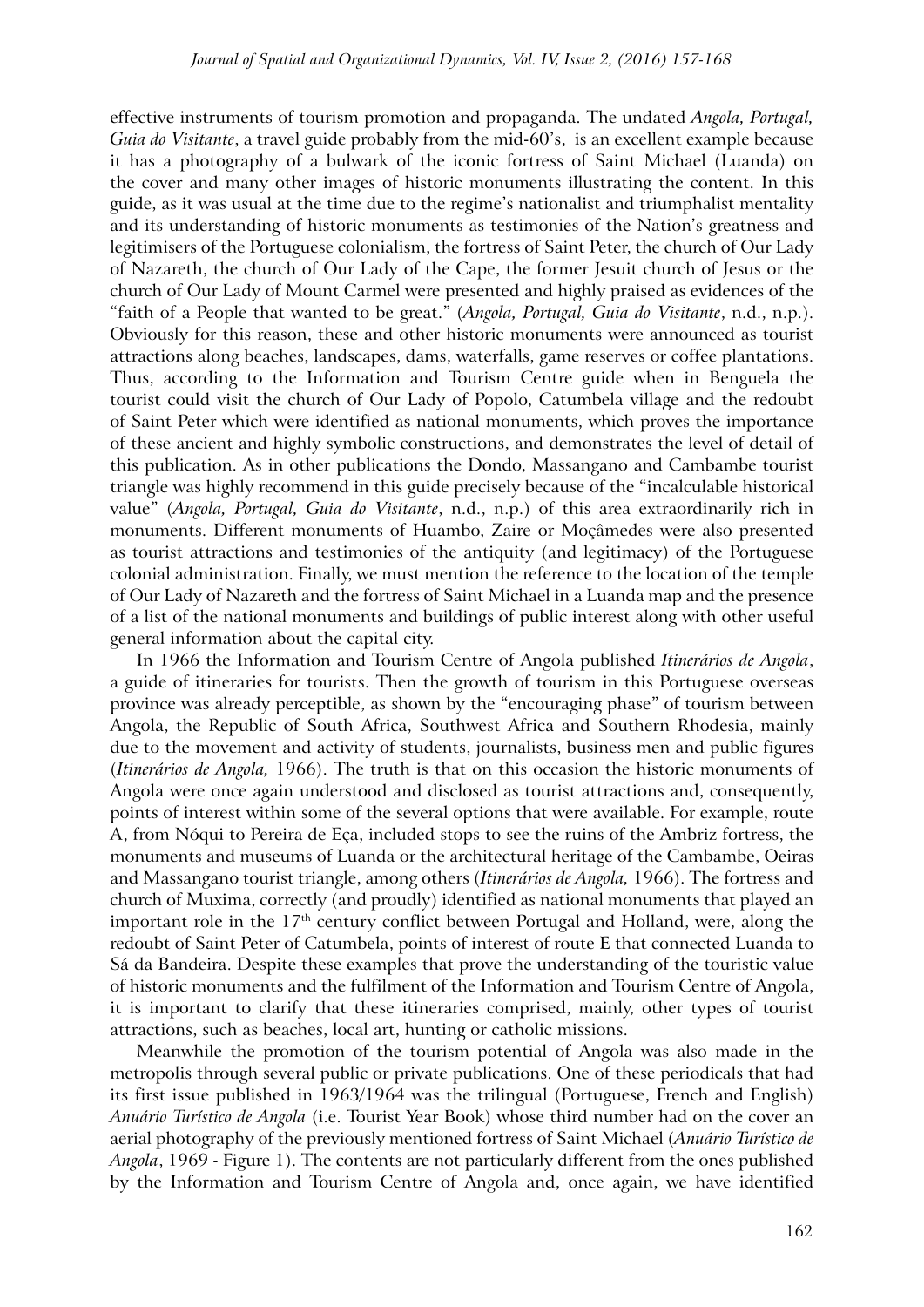several proofs of the considerably disseminated understanding of the architectural heritage as a tourist attraction, such as the list of the main national and historic monuments with references to the location and, less frequently, epoch; or mentions of the historic monuments of Luanda as points of touristic interest within a number of excursions.



**Figure 1. Cover of the** *Anuário Turístico de Angola* **(1969) with the fortress of Saint Michael**

The architectural heritage of Portuguese origin existent in Cambambe, Massangano and Nova Oeiras was, once again, recognized and disclosed as "*historical ruins*", "*relics from the Past*" (*Anuário Turístico de Angola*, 1966-1967: 237) and, consequently, tourist attractions of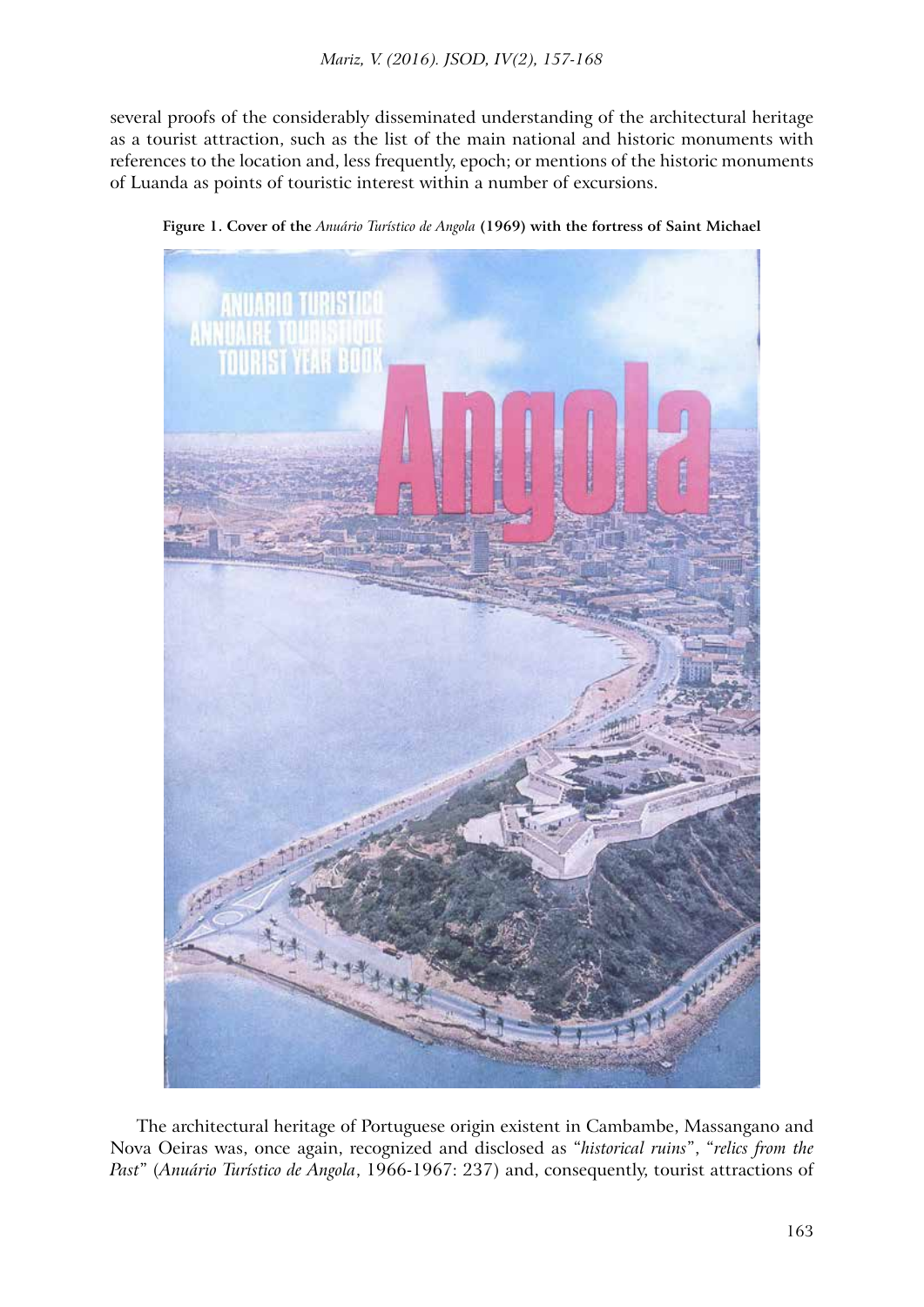North Kwanza. It is also fair to say that some of the references, such as the ones regarding the temples of Our Lady of Nazareth, Our Lady of Mount Carmel, Our Lady of the Conception or the church of Jesus, are considerably rich in historic/traditional details – original function, artworks, restoration works, etc. – that prove and improve the importance of these monuments as historic or artistic relics. Finally, we must mention the coloured touristic map of Angola (Figure 2) with a symbol and respective caption for the ruins of the former São Salvador do Congo's (or M'banza Congo) cathedral (*Anuário Turístico de Angola*, 1966-1967), the temple frequently known as the first church built in the Sub-Saharan Africa (1548) by Jesuit missionaries and, therefore, a testimony of the centenary Portuguese overseas evangelization mission.

**Figure 2. Touristic map of Angola with the symbol and respective caption for the ruins of the former São Salvador do Congo's cathedral (***Anuário Turístico de Angola***, 1966-1967)**



The architect Fernando Batalha raised the issue of tourism several times as we can understand, for example, from reading the numerous articles written in the *Boletim do Instituto de Angola* (1953, nº1; 1953, nº2; 1955, nº7)*,* true travel guides at a time that tourism in Angola was still very incipient. In fact, as we have seen happening in Cape Verde or Mozambique, in Angola the potential of historic monuments as "*elements of tourist attraction*" (Batalha, 1963: 6) was understood, even though this was an aspect that without being properly explored until the 1960's, was constantly threatened by the new urbanization plans that caused in Luanda, for example, the demolition of centuries-old buildings, testimonies of the ancient Portuguese presence and of the distinctive character of the capital city. Thus,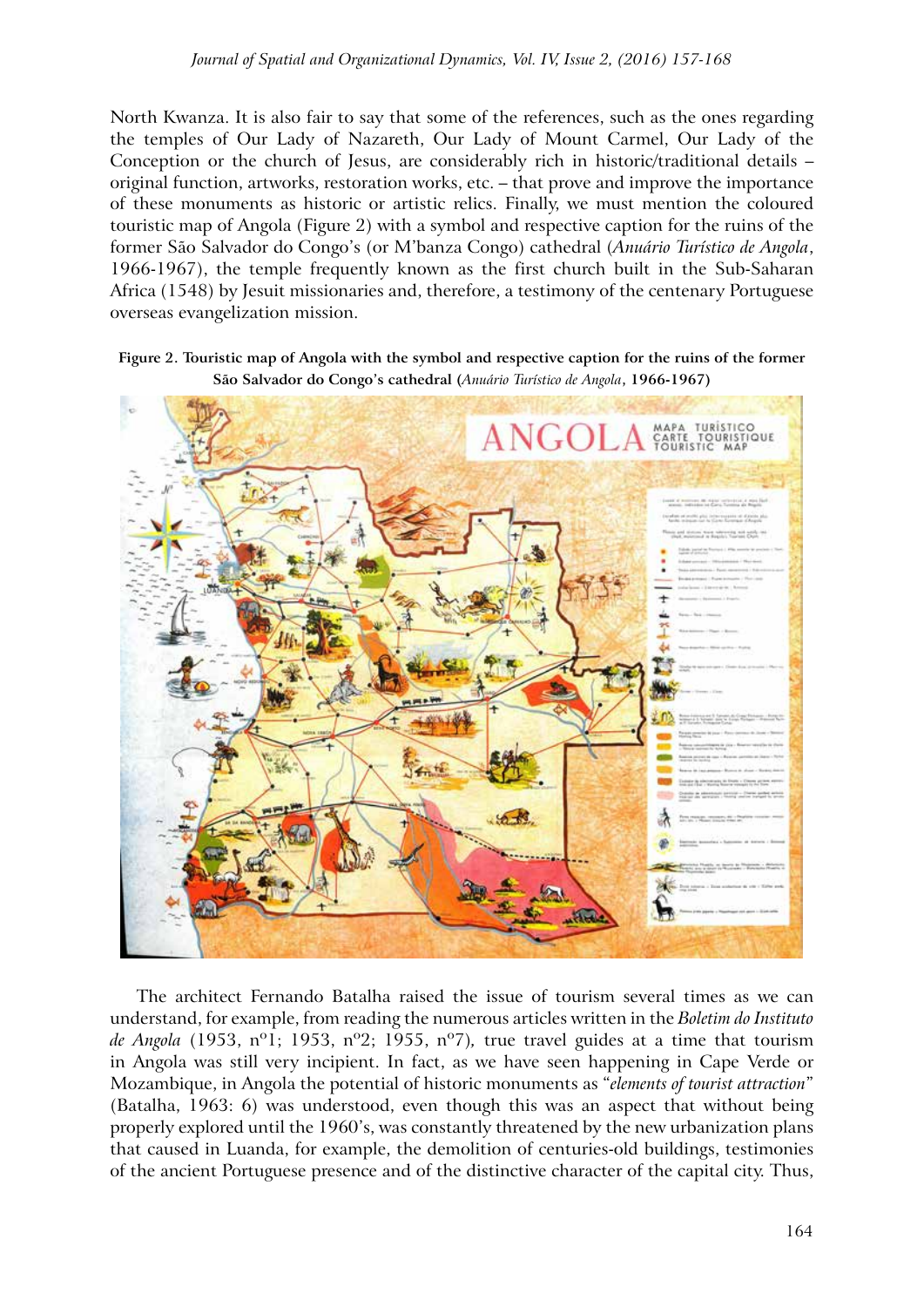according to Fernando Batalha: *"Instead of destroying the beauty, the picturesque and the character of the architecture and of the ancient urban sites, that gave to Luanda a unique and unmistakable feature, it would be better, therefore, that they were better used, esteeming and refining them"* (Batalha, 1963: 7).

However Luanda was not the only city whose architectural heritage, classified or not, had the potential to attract national and foreign tourists or to intensify the promotion of this overseas province, the qualities of the Portuguese civilizing mission and, last but not least, the growth of its economy. In fact, in our opinion, the restoration of the historic monuments of Massangano over the 1960's was always guided by a very clear intention of making this place – whose history was closely related to the Portuguese occupation and resistance in Angola – a major tourist site. After all, over this period the patrimonial services aimed not only to repair or restore the church of Our Lady of Victory, the fortress, the Courthouse, the Town Hall, the church and Hospital of Mercy, but also to recover all the surroundings, to intensify the historic ambiance through the placement of antique style lamps, the reparation of roads and popular houses according to the traditional methods and forms and, inclusively, the transformation of a building in a tourist inn (Batalha, 1968). This value of Massangano as one of Angola's most important tourist resorts was so obvious to Fernando Batalha that he even suggested that the III Development Plan for Tourism should benefit the restoration campaign to be held in this site (Batalha, 1968).

Another example of such understanding of the historic monuments and sites as tourist attractions is Dondo village, the former place of a well-known  $17<sup>th</sup>$  century market and the most important commercial hub of Angola's hinterland region over the next century, which, however, in the beginning of the  $20<sup>th</sup>$  century, as a consequence of the alteration of the commercial routes and the construction of the railway between Luanda and Ambaca (Batalha, 1962), started to decay. Therefore the architectural heritage coeval of the commercial prosperity epoch – the typical "sobrado" houses – were slowly abandoned or destroyed, a situation that led Fernando Batalha to defend the protection of Dondo, having insisted mainly in the importance of classifying the site as a *"village of historic, archaeological and touristic interest"* (Batalha, 1963b: 13). With regard of this suggestion it is important to observe that Fernando Batalha's main argument was the fact that this situation was already a reality in the metropolis, namely in Évora, but also in Ouro Preto, Brazil. Objectively, with the classification of the village of Dondo Fernando Batalha was expecting to stop the impetus of the construction sector that in several occasions had dictated the destruction of ancient buildings valuable not because of their refinement but because of their picturesque character, their *"impressive unity of style, maybe inferior and rudimentary, that gave them a personal and differentiated touch"* (Batalha, 1963b: 1945). Since this interest of Dondo was closely related to its touristic potential and with the unique character of its buildings, as far as Fernando Batalha was concerned, the safeguard of this site should be assured by the patrimonial services but also by the tourism services, therefore it was desirable that the official entities responsible for the safeguard of the historic and cultural heritage of Angola and the ones responsible for tourism did *"not forget to care a little for Dondo and to take the appropriate actions to stop the disfigurement that this village has been condemned to because of the general disinterest and foolishness"* (Batalha, 1963b: 14).

On the other hand, we have observed that regarding Dondo, Batalha, when in comparison with other sites, this village had unquestionably the greatest touristic potential of Angola. This because, despite the extremely hot weather and insalubrity – that itself could contribute to the fact that this idea may have seemed "a little pretentious and foolish" (Batalha, 1962: 11) – the localization of Dondo, near Muxima, Massangano, Cambambe or Nova Oeiras, gave this village the potential of being an important touristic destination.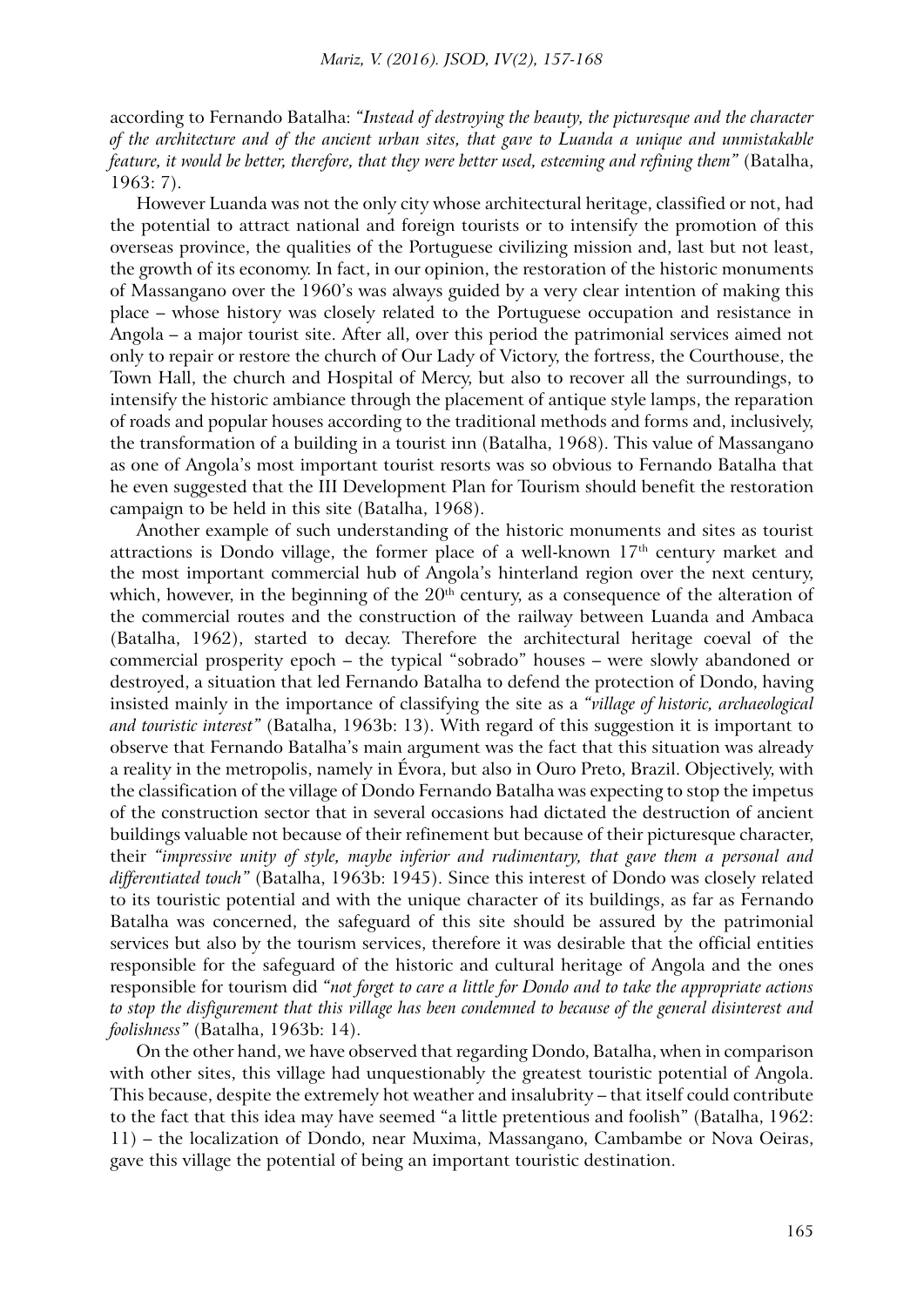It is also important to mention that, in 1967, Alfredo Diogo Júnior also insisted on the importance of tourism and the relation of this activity with the historic monuments of Angola. In his article entitled "Valores Históricos do Turismo de Angola" (i.g. Historic values of Angola's Tourism) and published in the *Boletim do Instituto de Angola,* the author, by defending that the "*tourist of our time is no longer the man that spends holidays, but the one that goes – even for a single day – outside his country or home*" (Júnior, 1967: 93), presents Angola as a touristic destination rich in historic monuments and sites, such as the historic-touristic triangle of Muxima/Massangano/Cambame, a valuable testimony of *"a remarkable story of sacrifice and heroism"* (Júnior, 1967: 94). However, in our opinion, the most important aspect of this article lies in the focus on the museums, archives and libraries of Angola that were presented by Alfredo Diogo Júnior as elements of interest to several scholars, and in the necessity of organizing regular conferences and holiday courses, events that could have the potential to encourage the growth and deepen diversification of tourism in this Portuguese overseas province.

Despite these contributions, both public and private, tourism did not grow in Angola as expected and wished by the Portuguese administration. As noted in 1969 by José Redinha, *"Nothing lacks in Angola: primitive splendour, wild nature, interesting tribes, historical testimonies of a several centuries-old Portuguese presence"* that are *"profoundly evocative of an old colonization"*  (*Anuário Turístico de Angola*, 1969: 8), but a bigger and more efficient investment in tourism, or in other words, the construction of roads, hotel facilities, restaurants and the inculcation of a so-called "tourist mentality" orientated towards the attraction and satisfaction of the visitor. On the other hand, Mário Pirelli (1964), for whom the safaris and game parks should be presented as Angola's main attractions, noted several times during the late 1950's and 1960's that the lack of a well-thought tourism-oriented propaganda was a serious impediment to the development of this industry and business: *"The Germans, the British, the French, the Scandinavians (…) are not informed that Angola could suit them as well as Kenya, South Africa, Morocco, Egypt, the most visited countries by tourists. The reason is the complete lack of propaganda."* (Pirelli, 1964, n.p.). Furthermore, according to Pirelli, the already existent but clearly insufficient instruments of propaganda – such as the previously mentioned official publications – should be totally re-evaluated and re-thought bearing in mind the United States of America's example, and its potential as an *"integral part of our fight in the political arena."* (Pirelli, 1964, n.p.). In fact, the understanding of the propagandistic potential of tourism in a context marked by the highly controversial colonial issue and the Portuguese colonial war is extraordinarily interesting and, in our opinion, deserves a separate study as a subject in itself.

# **4. CONCLUSION**

Altogether, it seems that we can accept that the development of tourism in the Portuguese overseas provinces, and especially in Angola, was accompanied by an increasingly wider understanding of the touristic value of the historic monuments existent in these territories. With regard to this topic of study, we have also come to the conclusion that the supporters of the touristic potential of historic monuments, mainly the ones classified as having national interest, were simultaneously defenders of the need to preserve the ancient characteristics, an idea that we can associate to the thought of António Ferro, to whom the success of national tourism was highly dependent on preserving and emphasizing the historic, picturesque and idiosyncratic characteristics of those ancient buildings. Thus, we can consider that this reality, that is, the development of tourism in Angola and other overseas provinces and the progressively wider understanding of the touristic value of historic monuments, was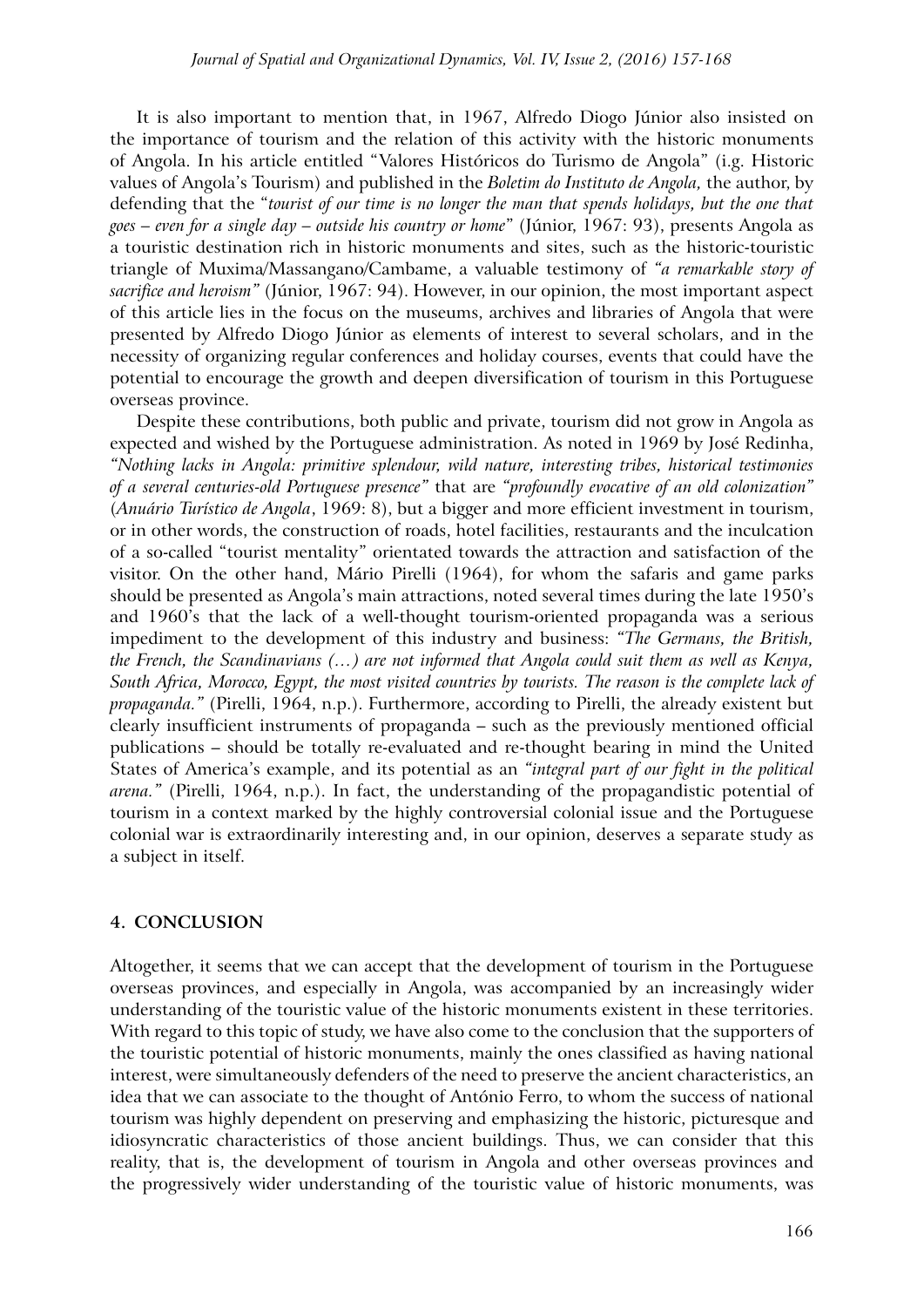substantially influenced by the example of the metropolis where from the 1940's onwards, when tourism came under the aegis of the Secretariat of National Propaganda, there was a strong increase of this activity as proven, among other aspects, by the restoration and adaption of former convents and fortifications to charming hotel units. Finally, even though we may accept that the modern phase of tourism in Angola has started with the creation of the Information and Tourism Centre of Angola that, in fact, was responsible for stimulating, when required, the collection, conservation and protection of the artistic, historical and cultural heritage, it is also imperative to recognize the importance of the major contribution of the architect Fernando Batalha in the development and deepening diversification of cultural tourism in contrast to the better-known fishing or hunting tourism.

#### REFERENCES

- Andrade, F. (1954), *Portugal País de Turismo Publicação anual para a divulgação do Turismo Português*. Nº2. União Internacional dos Organismos Oficiais de Turismo. Lisboa.
- *Angola, Portugal, Guia do Visitante,* (n.d.), C.I.T.A. Fundo de Turismo e Publicidade. [Luanda].
- *Anuário Turístico de Angola* (1966-1967). Nº2. Editorial de Publicações Turísticas. Lisboa.
- *Anuário Turístico de Angola* (1969). Nº3. Editorial de Publicações Turísticas. Lisboa.
- Archer, M. (1938). Zonas de Turismo em Angola. In: *O Mundo Português: revista de cultura e propaganda, arte e literaturas coloniais*. 5(53): 209-213.
- Batalha, F. (1962), *A Vila do Dondo*. 1<sup>st</sup> edition, Centro de Informação e Turismo de Angola. Luanda.
- Batalha, F. (1963), *Em defesa do Património Histórico e Tradicional*. 1<sup>st</sup> edition, Centro de Informação e Turismo de Angola. Luanda.
- Batalha, F. (1963b), *Em defesa da Vila do Dondo*. 1st edition, Imprensa Nacional. Luanda.
- Batalha, F. (1968, Abril), [Esclarecimento complementar ao documento Memorial], Fundo Fernando Batalha, (cx. 29 II, pt. s/n, doc. s/n), Academia Nacional de Belas Artes, Lisboa.
- Benavente, L. (n.d., c. 1970), [Carta de Luís Benavente ao governador de Cabo Verde], Fundo Luís Benavente, (cx. 86, pt. 1210, doc. 9), Arquivo Nacional Torre do Tombo, Lisboa.
- *Boletim Geral das Colónias*, (1950). XXVI (301): 147. Agência Geral das Colónias. Lisboa.
- *Boletim Geral das Colónias*, (1950). XXVI (301): 143. Agência Geral das Colónias. Lisboa.
- *Boletim Geral do Ultramar*, (1952). XXVII (322): 160. Agência Geral do Ultramar. Lisboa.
- *Boletim Geral do Ultramar*, (1952). XXVII (323): 144. Agência Geral do Ultramar. Lisboa.
- *Boletim Geral do Ultramar*, (1952). XXVIII (326-327): 144. Agência Geral do Ultramar. Lisboa.
- *Boletim Geral do Ultramar*, (1958). XXXIV, (398): 71-71. Agência Geral do Ultramar. Lisboa.
- *Boletim Geral do Ultramar*, (1958). XXXIV (399-400): 69-84. Agência Geral do Ultramar. Lisboa.
- *Boletim Geral do Ultramar*, (1958). XXXIV (401): 69-79. Agência Geral do Ultramar. Lisboa
- *Boletim Geral do Ultramar*, (1966). XLII (494-495): 435-436. Agência Geral do Ultramar. Lisboa.
- *Boletim Geral do Ultramar*, (1966). XLII (494-495): 403. Agência Geral do Ultramar. Lisboa.